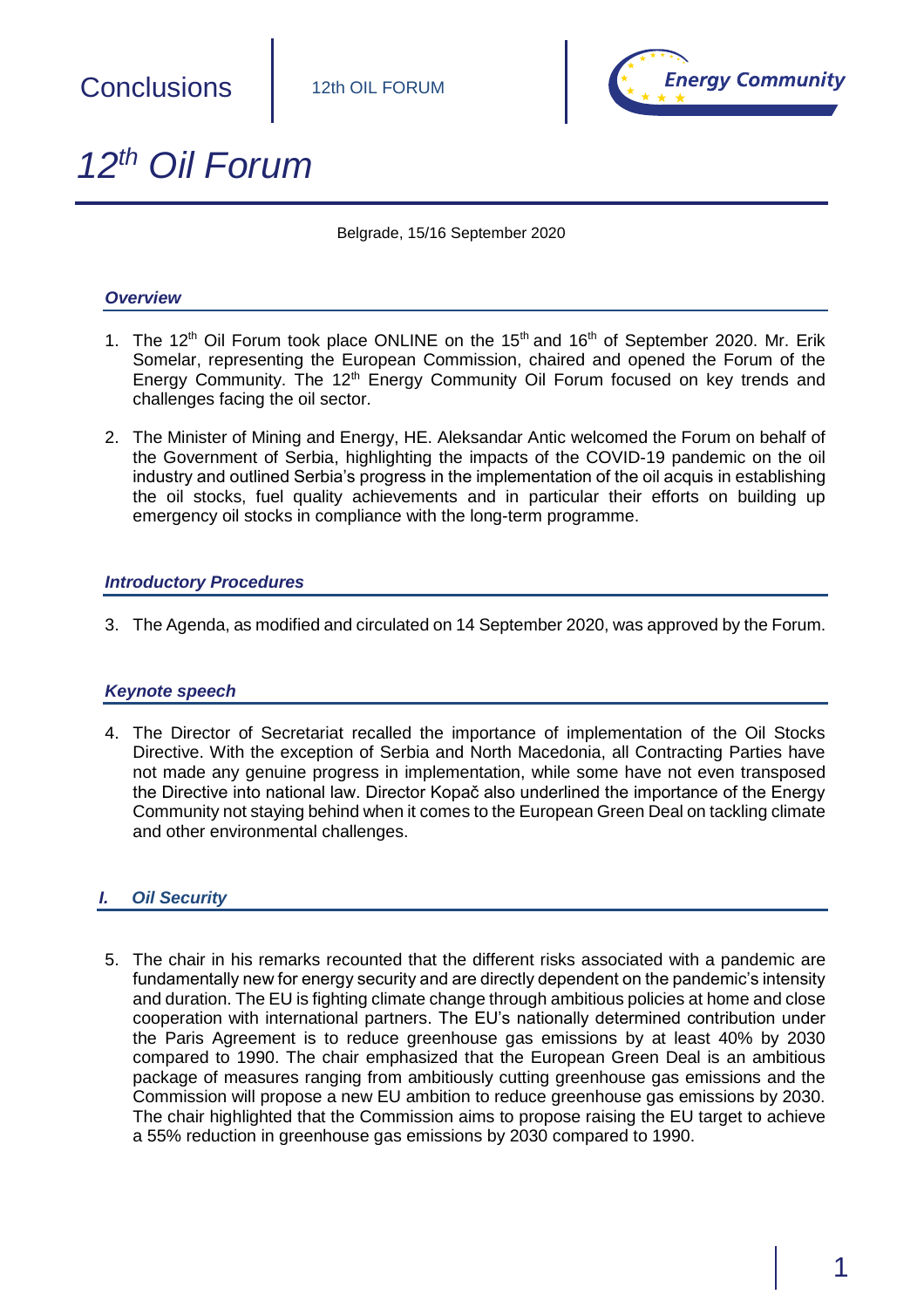### Conclusions | 12th OIL FORUM

 $\overline{a}$ 



- 6. The Forum took note of the presentation delivered by the representative of European Commission on good practices to address pandemic risks. The presenter focused on the current pandemic as a reminder of how vital reliable access to energy is for citizens and businesses. The representative of the European Commission emphasized that the reduced oil consumption during the pandemic reduced the level of emergency stocks given that the emergency oil stocks are usually calculated on the basis of the consumption of the previous year. On the other hand, the oil stocks directive offers flexibility to build future stocks which are more representative of the country's future needs than estimations based on 2020 consumption.
- 7. The Forum took note of the detailed presentation by the representative from the Energy Community Secretariat on cybersecurity becoming essential, as teleworking and remote operations increase. The presenter informed the Forum about the features of interconnected energy infrastructures and the need to protect both modern and legacy parts. The cyberattack of large energy systems may include custom, more sophisticated and expensive malware. At the same time the Covid-19 crisis put additional security load on both exchange of sensitive information and remote system operation in the energy sector. The presenter underlined that energy system operators need to apply adequate cybersecurity technical standards and apply common mechanisms for risk assessment and early warning. The Forum committed to support the initiatives of the Secretariat in treatment of critical energy infrastructures, implementation of EU-compliant cybersecurity frameworks and the establishment of Energy Community cooperation network in cybersecurity such as the EnC Information Sharing and Analysis Centre (ISAC).

### *II. Oil Stocks Directive Transposition and Implementation*

8. The Secretariat presented a detailed overview of the progress in the Contracting Parties since the last Oil Forum as well as the next steps necessary to prepare national legislation and to set up an emergency response system in order to comply with Directive 2009/119/EC. The Forum recognized that there is no significant progress in transposing the Directive 2009/119/EC by the CPs. Bosnia and Herzegovina, is still in the same position – in early stages of considering possible options for a stockholding system; Albania, Georgia, Kosovo\*<sup>1</sup>, Moldova, Montenegro and Ukraine are also the same as last year reporting. They have prepared their respective primary legislation and have not been able to decide and approve the most appropriate final stockholding legal framework. North Macedonia postponed again the implementation of the adopted Law in 2014 and now is close to approving the remaining part of the secondary legislation, which is envisaged to apply as of 1 January 2021. Its current oil stocks correspond to 80 days of average daily consumption, an increase from the same period of last year when stocks stood at 74 days. Serbia has progressed with the transposition of the secondary legislation and their current estimated number of days of their stocks is 20.

<sup>1</sup> \* This designation is without prejudice to positions on status, and is in line with UNSCR 1244 and the ICJ Opinion on the Kosovo declaration of independence.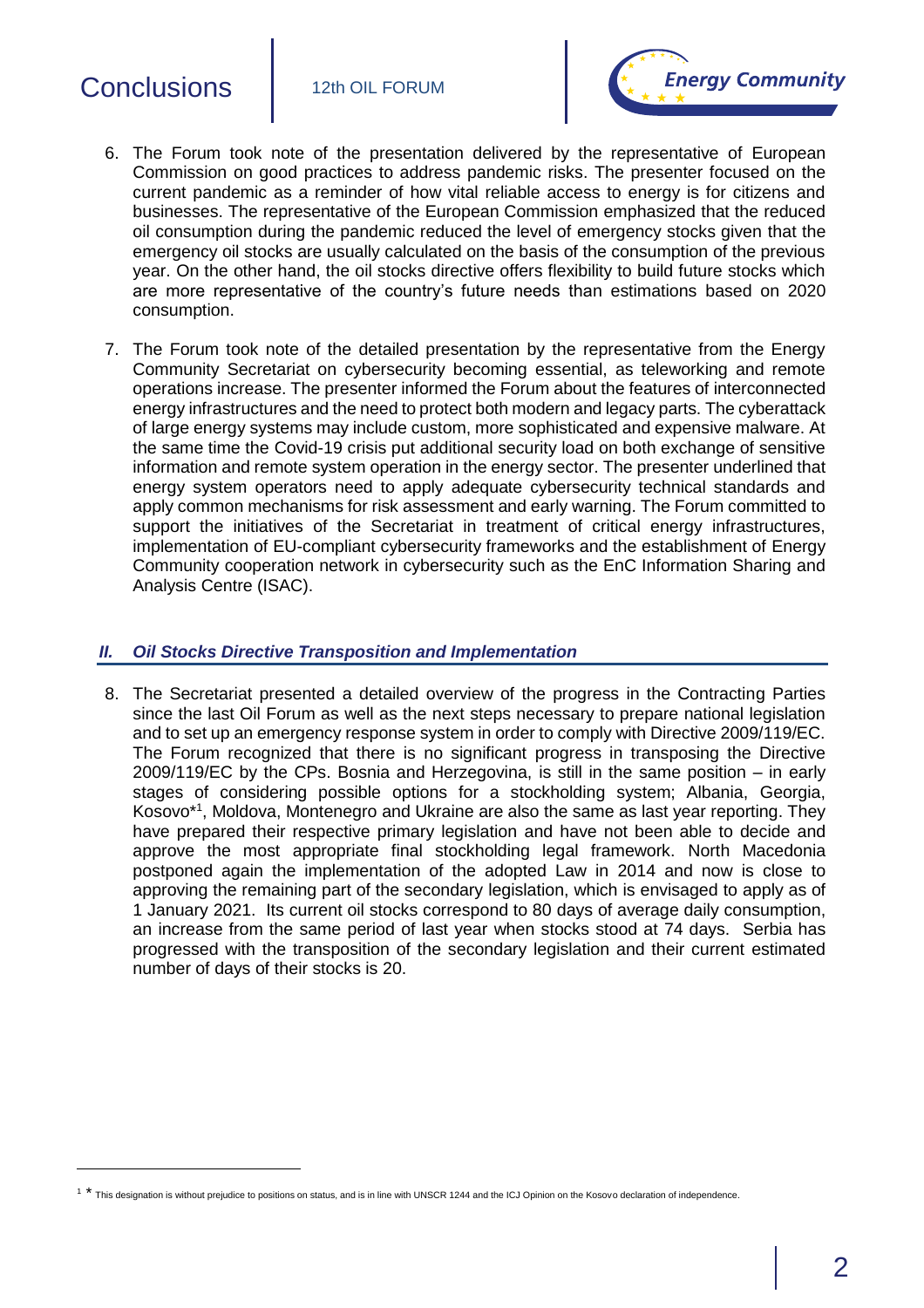## Conclusions | 12th OIL FORUM



- 9. The representative of the German National Petroleum Stockholding Agency (EBV) informed the Forum about the current oil market in Germany, the set-up of the emergency oil stockholding system in Germany (legal form of EBV; membership; financing and the current compulsory fees); emergency oil stocks structure (crude vs finished products, tickets, stocks obligation and coverage); quality monitoring, monthly oil statistics reporting; release of stocks in case of supply disruption and the role of the National Emergency Strategy Organisation (NESO) along with the task of liaising with the IEA and European Commission on matters of international co-ordination during an emergency.
- 10. The presentation of Eurostat European Commission provided a detailed update on the latest reporting and calculation modalities for emergency stockholding obligations compliance with the Implementing Directive (EU) 2018/1581. The Forum also noted that the establishing of a full structure for handling monthly oil data flows and reporting framework is a critical next step that will need to be taken. Such data collection is fundamental for meeting obligations under the Directive and each Contracting Party will need to fully implement the reporting details and methodologies related to the stockholding calculations. In this context, the Forum invited the Secretariat to organize in cooperation with Eurostat - European Commission - over the course of the next 6-months - a workshop mainly focused on the establishment of a data reporting system using the Monthly Oil Statistics (MOS) questionnaire, which forms the basis for fulfilling the bulk of the reporting requirements of the Directive. The Forum proposed the adoption of a Ministerial Council decision in 2020 concerning the implementation of the Commission Implementing Directive (EU) 2018/1581 amending Council Directive 2009/119/EC.

### *III. Trends and challenges: Impact of the Covid-19*

- 11. The Forum took note of the detailed presentation by the representative from the Energy Community Secretariat on Energy Community overview: Energy mix, demand and consumption. ECS informed the Forum about the tendencies in energy production and consumption in the light of decarbonisation paths.
- 12. The representative of the IEA informed the Forum about the impact of the Covid-19 crisis on global energy demand and CO2 emissions and presented the latest respective data. Global oil demand was down nearly 25% in the early phases of lockdowns. Restrictions on travel and the closing of workplaces and borders sharply reduced demand for personal vehicle use and air travel, while the restriction of global economic activity put a brake on fuel oil use for shipping. All fuels except renewables are set to experience their greatest contractions in demand for decades. According to the IEA, oil demand could drop by 8%, (or 8 mb/d) on average across the year, returning oil consumption to 2013 levels. A possible second wave of the pandemic or a slower recovery could worsen the potential declines by fuel in 2020. On the other hand, the declines in energy demand resulted in a major drop in global CO2 emissions, surpassing any previous declines. The decline is set to be almost twice as large as all previous declines since the end of World War II combined.
- 13. The Forum took note of the detailed presentation by the representative from the Energy Community Secretariat on ramping up hydrogen production and carbon capture. ECS informed the Forum about the commencing hydrogen potential in the Energy Community Contracting Parties study. Additionally, hydrogen production technologies with sector coupling (Power to Gas-P2G) and their potential benefits and uses have been discussed, along with their cost efficiency. The status of Carbon Capture and Storage in Europe has been touched upon.